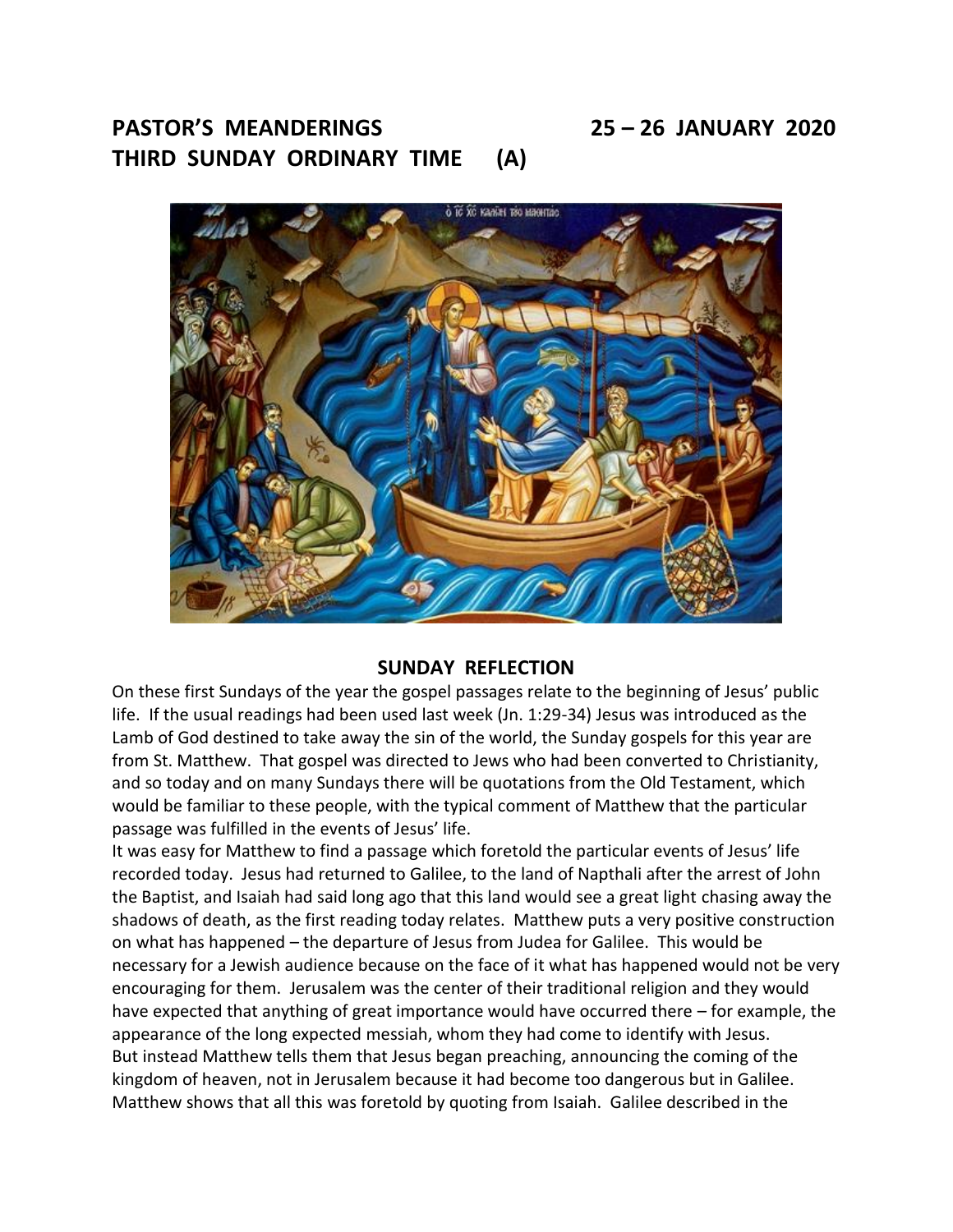prophecy as a land of the nations, of the non-Jews, because it had become an Assyrian province, is no simply an unimportant region. Nathanael is quoted in John's gospel as saying: 'Can anything good come out of Nazareth?' (Jn. 1:46).

We are not surprised at this reversal of significance, this repudiation of what was religious tradition for Jewish Christians, because we know the full story of Jesus, how this promised one of God will break with many former religious conventions, how in fact it will be difficult to fit Him into the frame of rabbinical tradition, which is the way Matthew wishes to present Him while endeavoring to show that Jesus is the new Moses and the new Israel, the fulfilment of the Law and the Prophets.

The fact that Jesus began His ministry in 'Galilee of the nations' is in accord with the end of Matthew's gospel, where Jesus instructs the women to whom He appears after His resurrection to tell His 'brothers' to go to Galilee where they will see Him (28:10) and when He meets the disciples in Galilee instructs them to make disciples of all the nations (28:19). All of this is reassuring for today's people of the nations, the vast majority of Christians. Reassuring too is the fact that, as recorded in today's passage, the first disciples Jesus called to follow Him were among the most ordinary of people, two fisherman casting their nets, two others mending theirs. But this also illustrates the challenge of the vocation of all Christians, that it is in the midst of daily occupations that Jesus invites people to follow Him, some to leave all behind, but others by their way of living in today's equivalent of the Corinthian community, in the local church.

Practically all commentators agree that the central teaching of Jesus was the kingdom of God, its nearness or arrival. The people of Israel had looked forward for centuries to a time when God would establish a great king among them, one who would be like David of old, enabling them to realize their greatness as a nation chosen by God.

The concrete details of what this new situation might look like varied greatly. At the time of Jesus, for the most part, it had a strong socio-political content. It could mean political liberation, economic prosperity, social cohesion or world dominance. Various groups had their own perspectives on how this situation could be brought about. Some thought of achieving it by means of violence; some by fleeing from the commerce of the world to seclude themselves in the purer conditions of a monastic community; some by strict observance of the law, and others by mild collusion with the existing structures until better times arrived.

Jesus does not follow any of these contemporary options but, instead, preaches a message of personal conversion. This conversion entails a fresh focus on the goodness and graciousness of God, the indiscriminate nature of that love, and on God's desire to bring people into communion of life with Godself and with one another. Conversion involves a turning towards God and a generous acceptance of what God is offering – a new kind of relationship with Godself and with other people. There is sheer gift being offered, not a prize to be won by hard graft from an unwilling donor. Jesus preaches the message of God's indiscriminate love graphically in the parables and gives concrete expression to that love in the way He relates to people, addressing their needs, offering forgiveness, wholeness and inclusion within family and community. In the gospel passage of today's Mass there is just the hint of what is to come. The rest of the Gospel will fill out the details.

This mission of proclaiming the message of the Kingdom is not something that Jesus does alone. He engages others with a sense of urgency to share in the task. It is Jesus who takes the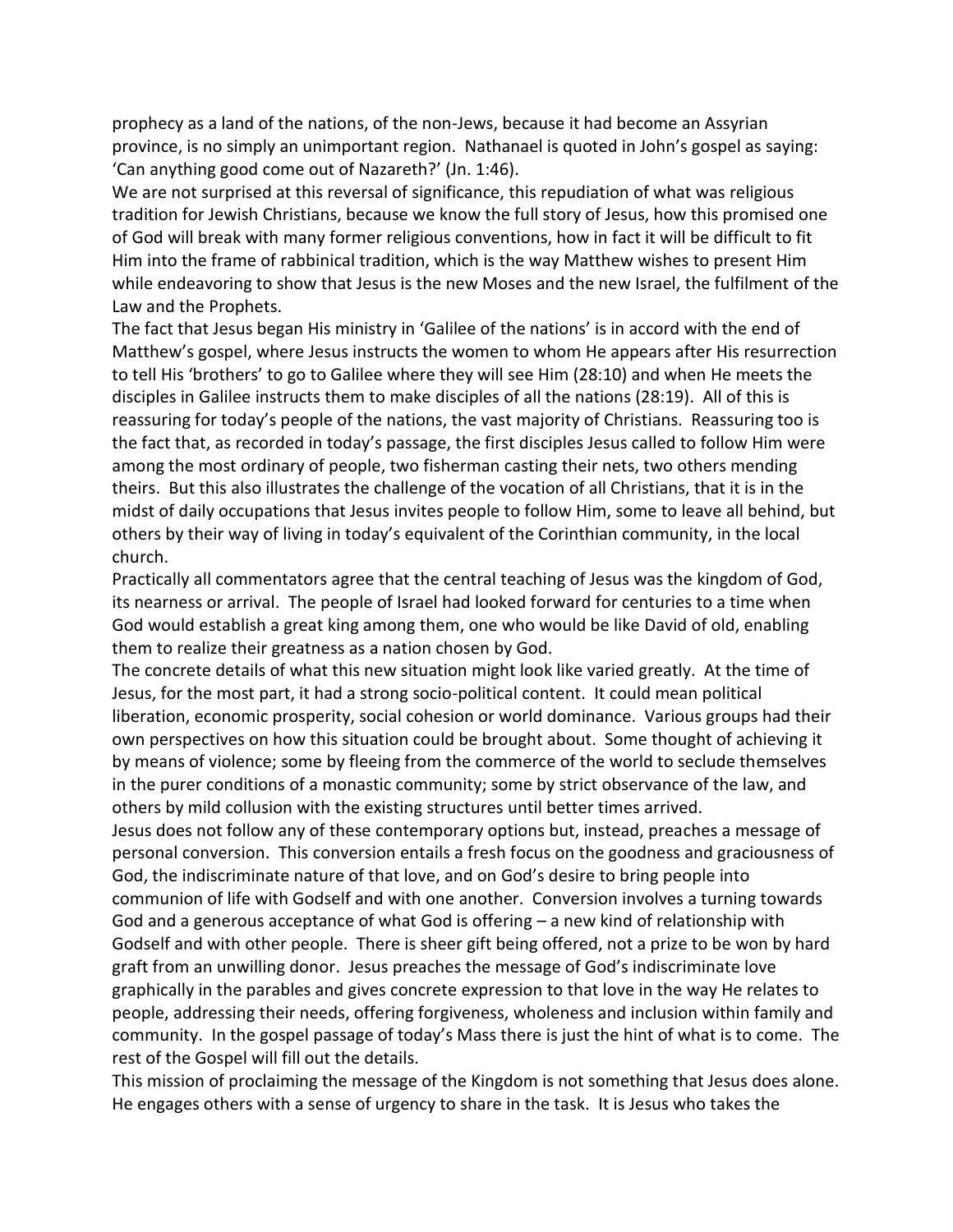initiative in calling together those who are to share in His ministry. He does so in an authoritative, peremptory fashion and He doesn't allow for any delay or excuses in responding to His call. Those whom Jesus calls are no longer individual respondents or apprentices to His trade. They are formed into a group of disciples who will learn from Him by listening to His teaching, observing His practice and eventually participating in His mission. The accomplishment of His mission in bringing the Kingdom to realization depends on the cooperation of His disciples, and becomes even more dependent on them after His own death and resurrections.

Every baptized Christian has been called into that community of disciples of Jesus, that is the Church. Now, as then, they are called to a life of apprenticeship, to learn from the Master and to practice His 'trade'. They are the primary witnesses to the message of the Kingdom, accomplished in word and deed.

**STEWARDSHIP:** There is a certain urgency in today's Gospel as Jesus calls His first disciples – Andrew and Simon, James and John. Each one follows Jesus *immediately*, unhesitatingly abandoning nets and boats and father and fellow-workers. To what is Jesus calling me – at *this* moment, in *these* circumstances? What will I need to abandon in order to follow Him?

### **READINGS PRESENTATION OF THE LORD 2 FEB '20**

**Mal. 3:1-4:** Malachi proclaims that the Lord will send a holy messenger to prepare his way, and the priests and people need to repent or face judgment.

**Heb. 2:14-18:** Because God's Son lowered Himself to take on weakness, our human flesh and blood, He was able to become our true Mediator and Savior.

**Lk. 2:22-40:** After forty days, Mary's child Jesus is presented in the Temple, and He is revealed as the one who will bring salvation to all peoples.

# **FEAST OF THE PRESENTATION (CANDLEMAS)**

 **In commemoration of the Feast of the Presentation (Candlemas) next Sunday (2 Feb) we will bless candles used here at the church at all the Masses. You are invited to bring candles from home if you would like to have them blessed. Just place them in the basket in front of the altar.**

On February 2nd a quaint tradition unfolds, known well to schoolchildren and adults alike. The fate of Spring hangs in the balance as a burrowing animal looks for its shadow. But where did this tradition come from?

For centuries, February 2<sup>nd</sup> has been celebrated as Candlemas, a Christian Feast Day. Candlemas is also called the Feast of the Presentation, because it honors the day that Mary and Joseph presented the infant Jesus at the Temple. In bringing their child to the Temple and offering a sacrifice, Jesus' parents were following the Mosaic law (specifically Leviticus 12:6). As the Gospel of Luke recounts:

"*And when the time came for their purification according to the Law of Moses, they brought him up to Jerusalem to present him to the Lord."* (Luke 2:22)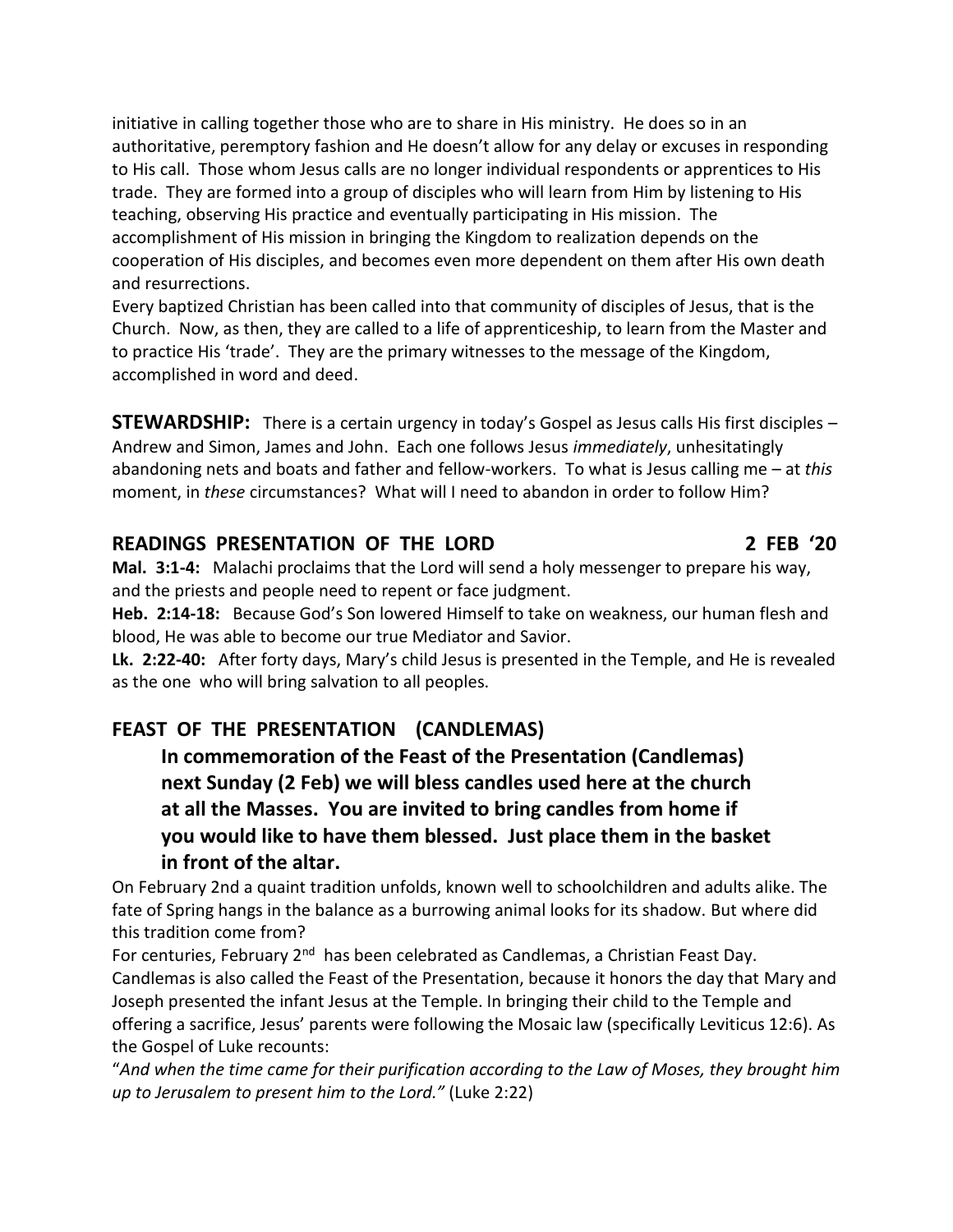#### **Why is Candlemas On February 2nd?**

The date of Candlemas is always February  $2<sup>nd</sup>$  because it is exactly 40 days (inclusive) after Christmas on December  $25<sup>th</sup>$ . The Mosaic law stated that 40 days was the period of purification after the birth of a child, and so the presentation took place 40 days after Jesus was born. Incidentally, February  $2<sup>nd</sup>$  is also halfway between the winter solstice and the spring equinox, so the date has always had significance for ancient people.

#### **So What's The Connection To Groundhog Day?**

Candlemas became linked to weather predictions about the end of winter because of an old English poem:

 *If Candlemas Be fair and bright, Come winter, have another flight. If Candlemas bring clouds and rain, Go winter, and come not again.*

It makes sense that early February was a good time to prognosticate about the weather, especially as February 2<sup>nd</sup> marks the midpoint between Winter and Spring. And the English poem appears to be the source of the shadow connection: "fair and bright" = sun = shadows = more winter, while "clouds and rain" = no sun = no shadows = spring arriving soon. It seems counterintuitive (why should a sunny day mean *more* winter?), but this is the exact pattern that Groundhog Day follows.

#### **Why Candlemas?**

Inspired by the words of the Canticle of Simeon ("a light to the revelation of the Gentiles"), by the 11th century, the custom had developed in the West of blessing candles on the Feast of the Presentation. The candles were then lit, and a procession took place through the darkened church while the Canticle of Simeon was sung. Because of this, the feast also became known as Candlemas. While the procession and blessing of the candles is not often performed in the United States today, Candlemas is still an important feast in many European countries.

# **BLESSING OF THROATS FEAST OF ST. BLAISE THE BLESSING OF THROATS WILL TAKE PLACE HERE AT ST. STEPHEN, MARTYR NEXT WEEKEND 1-2 FEBRUARY AT ALL THE MASSES**

For centuries, it has been a tradition for Catholics to have their throats blessed on or close to the Feast of St. Blaise (3 Feb.) the patron saint against throat ailments. It's a lovely tradition with St. Blaise, who healed a boy with a fish bone stuck in his throat.

The priest takes two unlit candles and crosses them. He places one on one side of the parishioner's neck and one of the other. And, the priest says this prayer:

 By the intercession of St. Blaise, bishop and martyr, may God deliver you from every malady of the throat, and from every possible mishap; in the name of the Father, and of the So, and of the Holy Spirit. Amen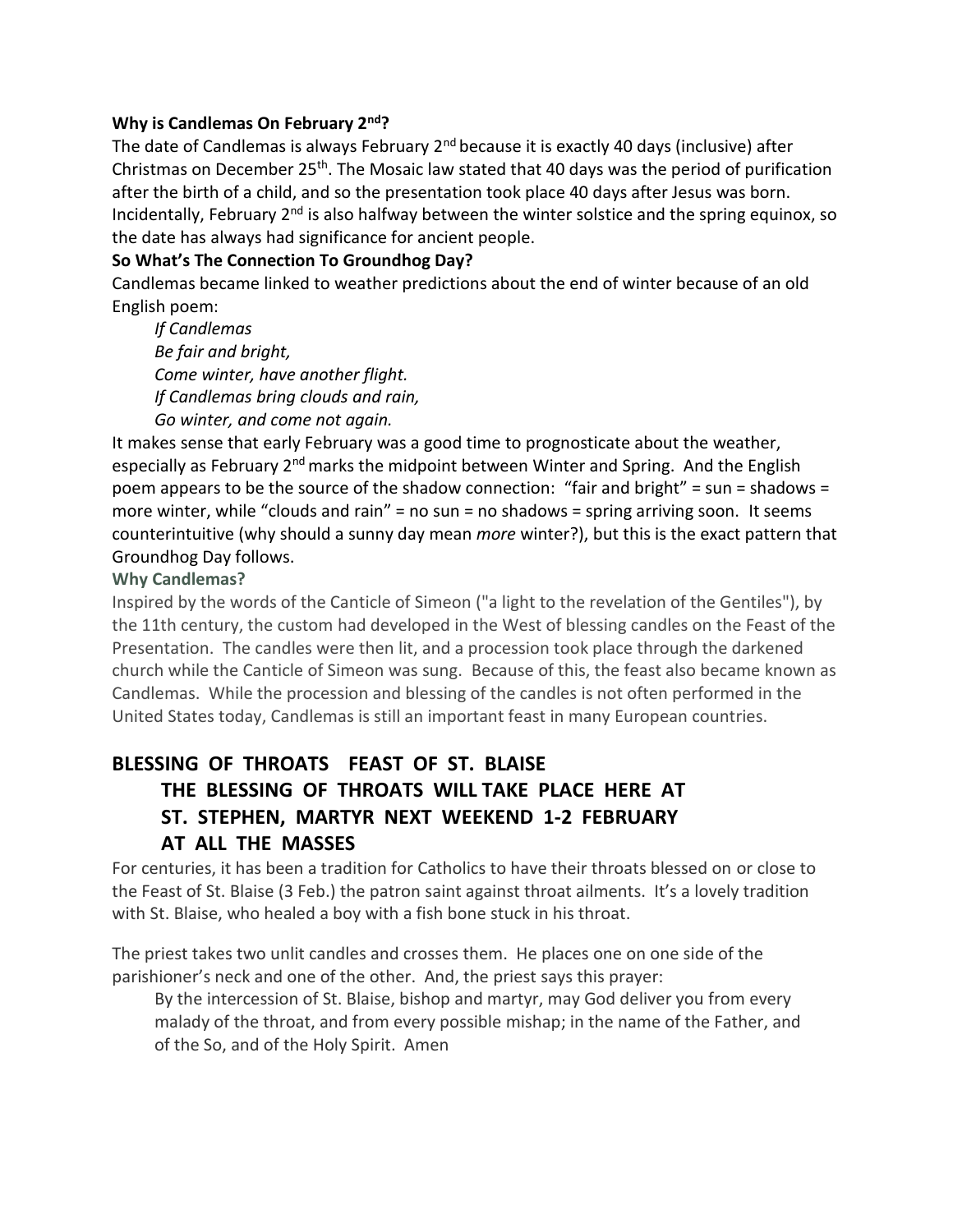# **LITURGICAL SEASONS Continued**

Last week it was mentioned that there are six seasons. Briefly (yes it can be done but hard to believe) described as follows:

#### **Advent**

The liturgical year begins on the First Sunday of Advent, the season of preparation for Christ's Birth. The emphasis in the Mass and the daily prayers of this season is on the threefold coming of Christ – the prophecies of His Incarnation and Birth; His coming into our lives through grace and the sacraments, especially the Sacrament of Holy Communion; and His Second Coming at the end of time. Sometimes called a "little Lent," Advent is a period of joyful expectation but also of penance, as the liturgical color of the seasons indicates – purple or a bluish purple while in Lent the purple has more of a reddish cast.

#### **Christmas**

Advent finds its culmination in the second season of the liturgical year: Christmas. Traditionally, the Christmas season extended from First Vespers (evening prayer) of Christmas (before Midnight Mass) through Candlemas, the Feast of the Presentation of the Lord (Feb. 2) – a period of 40 days. With the revision of the calendar in 1969, "the Christmas season runs, from evening prayer I of Christmas until the Sunday after Epiphany or after 6 January, inclusive" – that is, until the Feast of the Baptism of the Lord. Contrary to the modern attitude and practice the celebration of the Christmas season does not encompass Advent, now end with Christmas Day, but begins after Advent ends and extends into the New Year.

#### **Ordinary Time**

On the Monday after the Feast of the Baptism of the Lord, the longest season of the liturgical year – Ordinary Time – begins. Depending on the year, it encompasses either 33 or 34 weeks, broken into two distinct portions of the calendar, the first ending on the Tuesday before Ash Wednesday, and the second beginning on the Monday after Pentecost and running until evening prayer I of the First Sunday of Advent. These two periods were once known as the Sundays After Epiphany and the Sundays After Pentecost.) During both periods of Ordinary Time, the emphasis in the Mass and the Church's daily prayer is on Christ's teaching and His life among His disciples.

#### **Lent**

Ordinary Time is interrupted by three seasons, the first being Lent, the 40 day period of preparation for Easter. In any given year, the length of the first period of Ordinary Time depends of the date of Ash Wednesday, which itself depends on the date of Easter. During Lent, the emphasis in the Mass readings and daily prayers of the Church us on the prophecies and fore-shadowings of Christ in the Old Testament, and the increasing revelation of the nature of Christ and His mission. This is a period of fasting, abstinence, prayer and almsgiving to prepare ourselves, body and soul, to die with Christ on Good Friday so that we may rise again with Him on Easter Sunday.

#### **Easter Triduum**

The Easter Triduum is a relatively new liturgical season established with the 1969 revisions of the liturgical calendar. It has its roots, though, in the reform of the ceremonies of Holy Week in 1956. The Easter Triduum is the shortest of the liturgical seasons. It begins with the evening Mass of the Lord's Supper on Holy Thursday, reaches its high point in the Easter Vigil, and closes with evening prayer on Easter Sunday.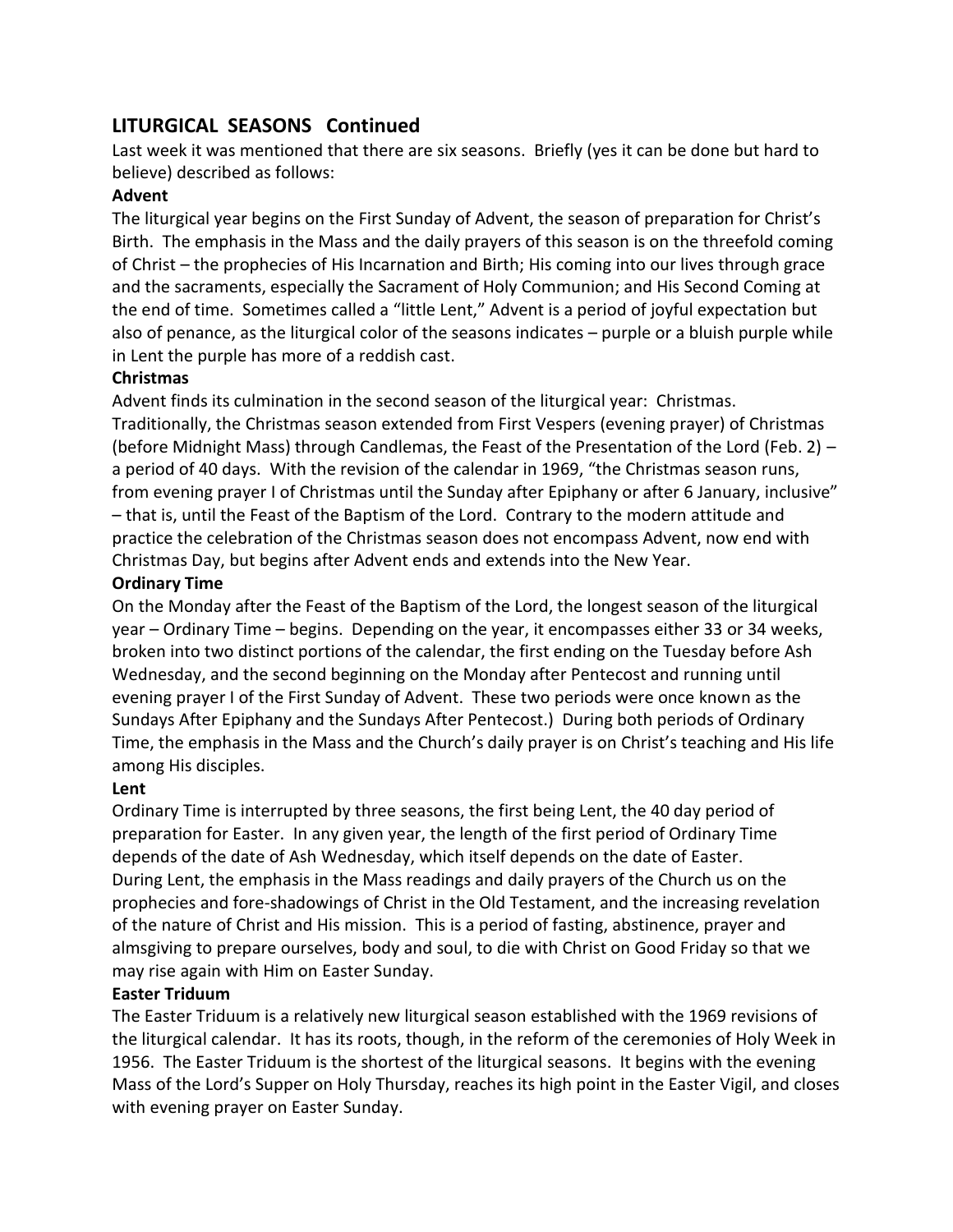#### **Easter**

This sixth season of the liturgical calendar begins on Easter Sunday and runs to Pentecost Sunday, a period of 50 days. Easter is the gr e attest feast in the Christian calendar, for "if Christ is not risen, our faith is in vain." The Resurrection of Christ culminates in His Ascension into Heaven and the descent of the Holy Spirit on Pentecost, which inaugurates the mission of the Church to spread the Good News of salvation to all the world.

#### **Rogation and Ember Days**

Besides the six liturgical seasons listed above, the Liturgical Calendar lists a seventh item in its discussion of the yearly liturgical cycle which are the Rogation and the Ember Days. Although these days of prayer of petition and of thanksgiving they are not technically a liturgical season on their own, they are among the oldest annual celebrations in the Church, celebrated continuously for over 1500 years until the 1968 revisions of the calendar. Since then, they are optional celebrations decided on by each country's bishops' conference and are not widely celebrated today.

### **ICON: Christ Calling His Followers "I am the vine, you are the branches"**

**Origin:** "I am the vine, you are the b ranches." This striking metaphor from John's Gospel (15:5) is used by Jesus to explain the relationship between humanity and Himself. This image uses the vine and branches motif to bring together many of the Gospel themes and scenes in which Jesus called people to be His followers.

**Theology & Symbolism:** The focal point of the icon is a full-length view of Jesus, His hands outstretched in welcome. His feet are humbly bare and His head is surrounded by a gilded halo. Inscribed on the halo is a cross and the Greek letters omega, omicron, and nu. They spell "ho on," or in English, "Who Am," the name of God in Exodus 3:14. Jesus wears a tunic of red to remind us of His humanity, the sacrifice of His blood, and the New Covenant sealed thereby. Over the tunic is a cloak of dark heavenly blue to remind us of His divinity. The fingers of Jesus' right hand are held in the ancient gesture of blessing; the index finger straight, the middle and little fingers curved, the thumb and ring fingers crossed. They form the letters ICXC, the Greek monogram for Jesus Christ, Iesous Christos. Surrounding the central figure of Christ are six smaller images from the Gospels recalling instances of Jesus' call to follow Him. Beginning in the upper right corner and moving clockwise we find: "I have come as light into the world, so that everyone who believes in Me should not remain in darkness." (Jn. 12:46) And also recalling the words of Isaiah: "The people who walked in darkness have seen a great light" (Is. 9:2). Next, the scene of the crucifixion, reminding us of the admonition found in all of the synoptic Gospels, "If any want to become my followers, let them deny themselves and take up their c ross and follow me" (Mt. 16:24). The sheaf of wheat in the lower right corner recalls the words, "The harvest is plentiful but the laborers are few" (Mt. 9:37 or Lk. 10:2). The water scene in the lower left shows James and John leaving their father Zebedee, "Immediately they left the boat and their father, and followed Him" (Mt. 4:22). The young beardless youth in red is John, traditionally portrayed as a young man because he was the last apostle to die. The two men in left center are a little more difficult to identify. One of the few easily recognized faces in Byzantine iconography is that of Simon Peter, the one dressed in yellow. The scene is therefore most likely that found in Jn. 1:40-42, in which Peter's brother Andrew, identified as a disciple of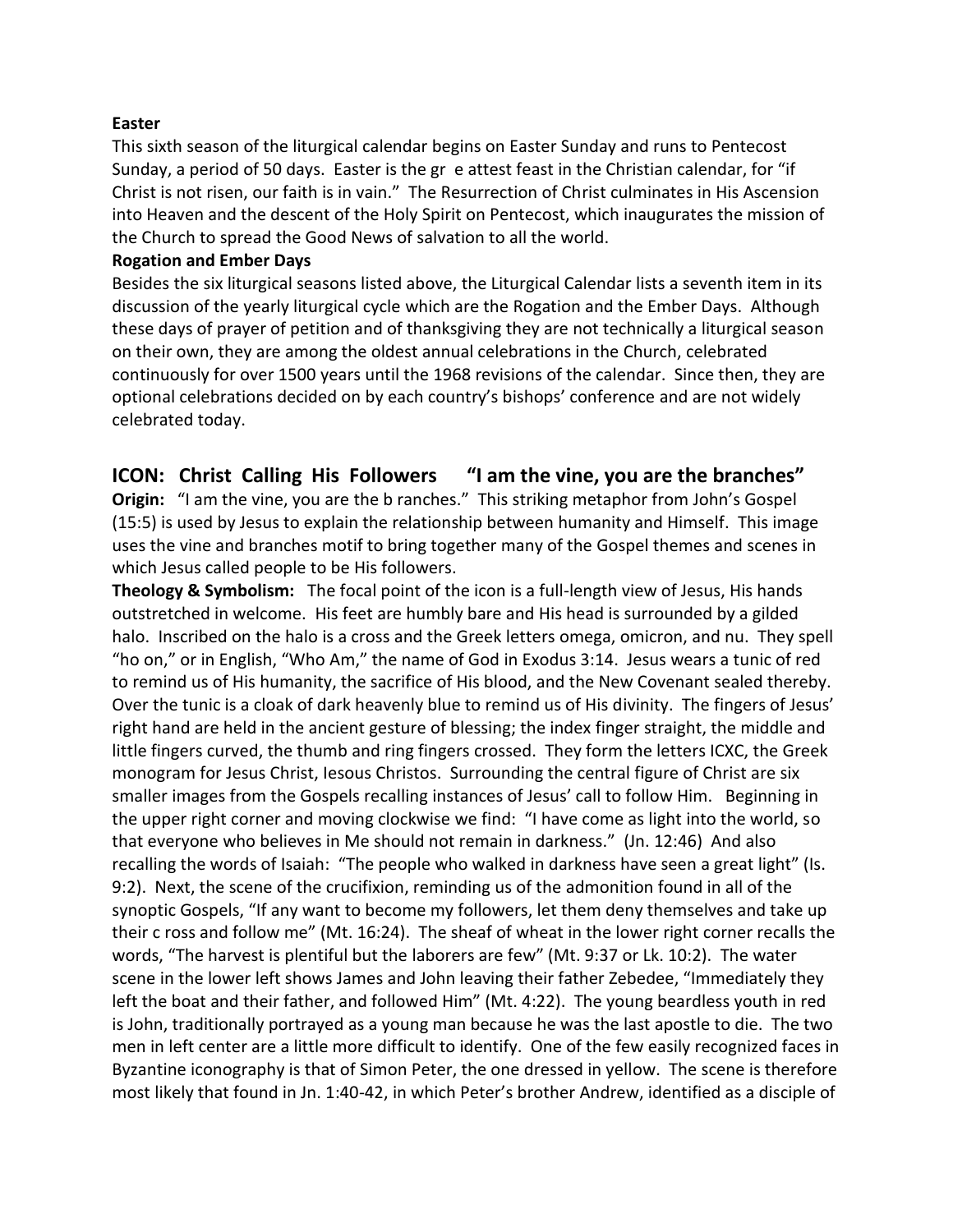John the Baptist (hence the shaggy hair), introduces him to the Messiah. And finally in the top left,, we see the disciples struggling to comprehend Christ's teachings about Bread from Heaven that have caused many of His followers to turn away. "So Jesus asked the twelve, 'Do you also wish to go away?' Simon Peter answered Him, 'Lord, to whom can we go? You have the words of eternal life" (Jn. 6:67-68). The border of the icon is covered in gold leaf. Gold is used in icons to symbolize the divine light of Heaven, the "uncreated light" of Genesis 1:3. ("Created light" didn't come along until the fourth day, Genesis 1:14.)

# **LENTEN LESSONS**



Once again we will have the usual soup supper along with a presentation and group discussion during the season of Lent beginning Thursday 27 Feb. This year the program will be centered on "No Greater Love A Biblical Walk Through Christ's Passion" presented by Dr. Edward Sri.

 Filmed on location in the Holy Land, *No Greater Love* is a biblical pilgrimage that reveals Christ's amazing love for us. Best-selling author Edward Sri guides you through the last hours of Christ's life. You will walk step-by-step with Jesus from the Garden of Gethsemane to the Mount of Calvary. Every step of the way, Old Testament prophecies, messianic expectations, biblical symbolism, and historical context shed light on the mystery of Christ's suffering and death. With these insights, Catholics can come to a deeper understanding and appreciation of God's immeasurable and unconditional love for drawing closer to Jesus than ever have before. The program will consist of sessions:

- 1. The Prayer of the Agony: Jesus in Gethsemane 27 February 7:00 p.m.
- 2. "Are You the Christ?" (Mk. 14:61) Jesus' Arrest and Trial Before the Sanhedrin 12 March 7:00 p.m.
- 3. The Trial Before Pilate: Jesus is Condemned to Death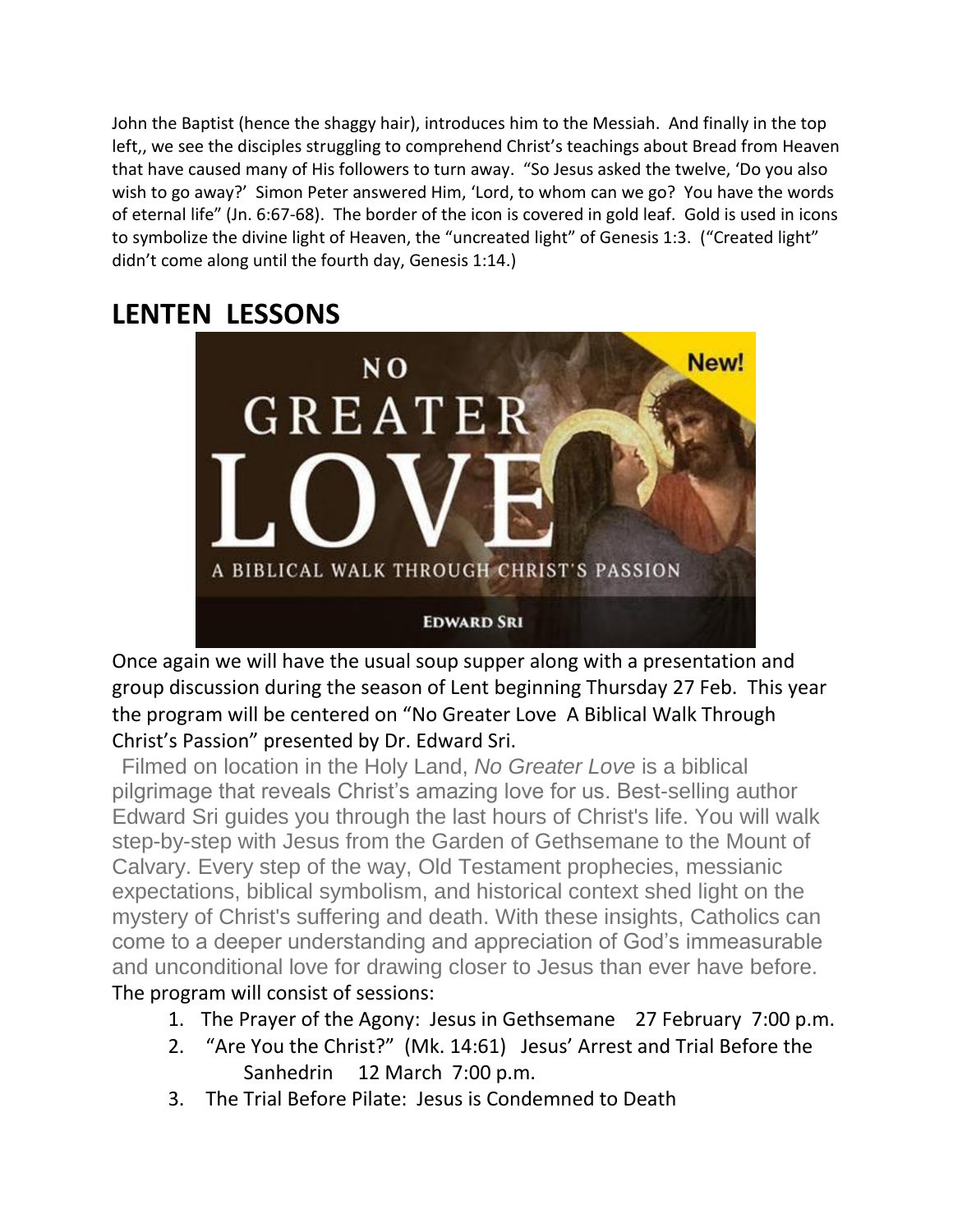19 March 7:00 p.m.

- 4. The Death of the Messiah: Jesus Carries His Cross. Is Crucified, and Dies 26 March 7:00 p.m.
- 5. The Seven Last Words: Jesus the Teacher at Calvary 2 April 7:00 p.m.

# **SAINT OF THE WEEK: JOHN BOSCO (1815-1888) 31 JAN**

Founder of the Salesians and mentor of St. Dominic Savio (d. 1857). Born in Becchi, Piedmont, Italy, the son of poor parents. He began studies for the priesthood at the age of sixteen, receiving ordination in 1841. Sent to the Valdocco suburb of Turin, he attracted hundreds of young people to his chapel services and evening classes, and reopened a boarding house with his mother for apprentices, followed by workshops to teach useful trades.

As an educator, John Bosco was noted for using a minimum of restraint and discipline along with a great deal of love and encouragement. He kept careful watch over the development of the boys in his care. Interested not only in their spiritual growth, John established workshops for the boys in shoemaking, tailoring, and printing. To pay for all this, John preached, wrote popular books and relied on donations.

In order to further the work which he had placed under the patronage of Our Lady, Help of Christians and St. Francis de Sales, he laid the foundation for the Society of St. Francis de Sales, the Salesians. This was followed by a similar congregation for women, the Daughters of Our Lady, Help of Christians (the Daughters of Mary Auxiliatrix). By the time of his death, the congregation had nearly a thousand priests and nine hundred sisters. His long labors were characterized by boundless patience – he once claimed that he could not remember ever punishing a child – and in the face of bitter opposition from local Church and government officials. A pioneer in vocational training; first saint in history to submit to a press interview; forty thousand people filed past his body at his death; first canonized saint in whose honor a national holiday was declared in Italy; patron of editors; known as the "Apostles of Youth." Of him, Pope Pius XI declared: "In his life the supernatural almost became natural and the extraordinary, ordinary. Pius XI canonized him in 1934.

# **PASTOR'S SCHEDULE EVENTS OF THE COMING WEEK**

Saturday 25 Jan 8:30 a.m. Mass 10:00 a.m. First Reconciliation 1:30 p.m. Confessions 5:00 p.m. Vigil Mass Sunday 26 Jan Third Sunday Ordinary Time 7:00 a.m., 8:30 a.m., 11:30 a.m. Masses 2:45 p.m. Meeting Monday 27 Jan Day Off 8:30 a.m. Mass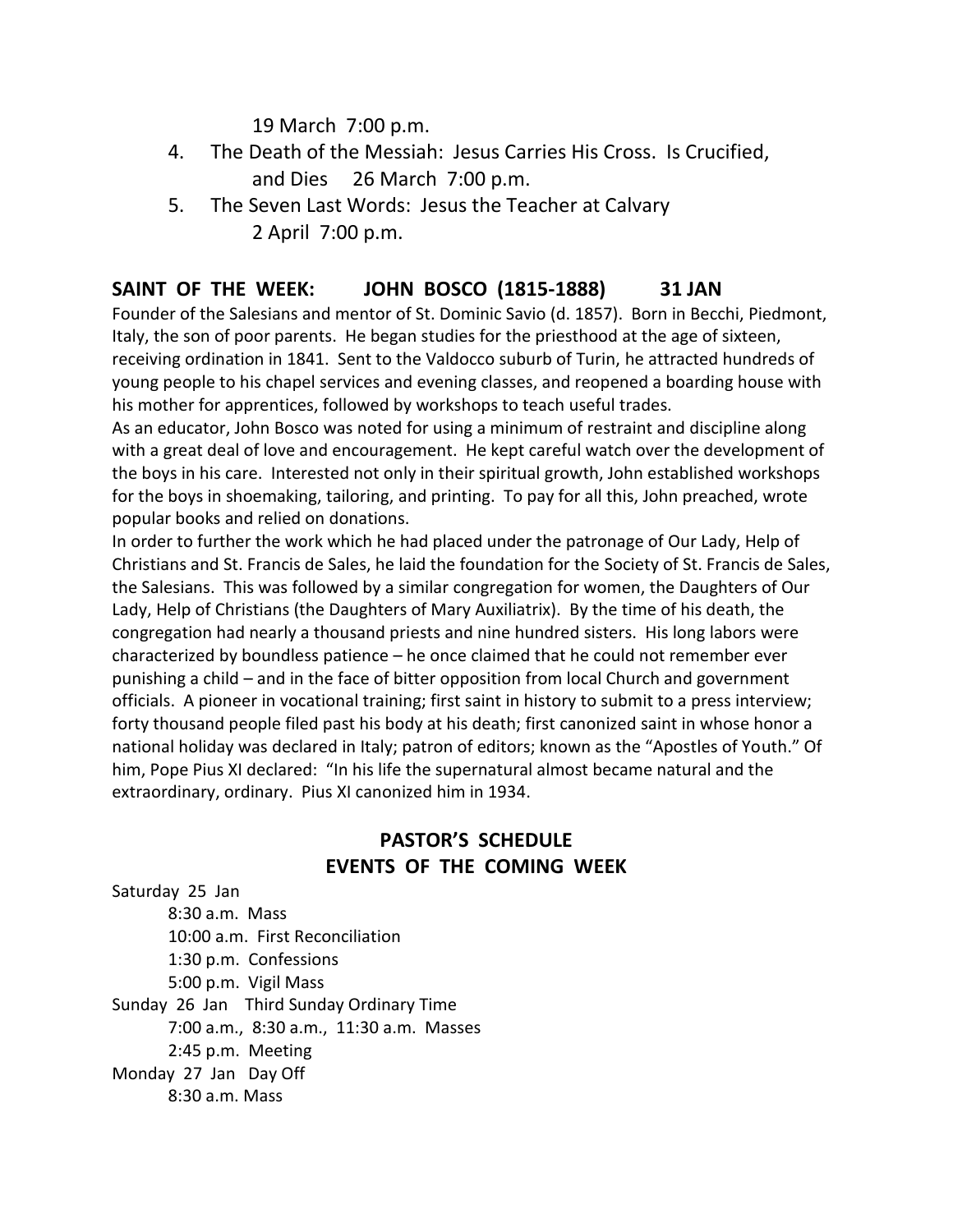9:30 a.m. - Meetings Tuesday 28 Jan 8:30 a.m. Mass 7:00 p.m. Parish Council Wednesday 29 Jan 6:30 a.m. Mass 7:00 – 8:30 a.m. Confessions 8:30 a.m. Mass Thursday 30 Jan 8:30 a.m. Mass 5:00 p.m. Confessions 6:30 p.m. Mass 7:00 p.m. RCIA Friday 31 Jan 8:30 a.m. Mass 11:00 – Meetings 5:00 – 7:00 p.m. Adoration Saturday 1 Feb 8:30 a.m. Mass 1:00 -4:30 p.m. Confessions **5:00 p.m. Vigil Mass Presentation of the Lord Blessing of Candles and Blessing of Throats Sunday 2 Feb Presentation of the Lord Blessing of Candles and Blessing of Throats**

**7:00 a.m. 8:30 a.m. 11:30 a.m. Masses**